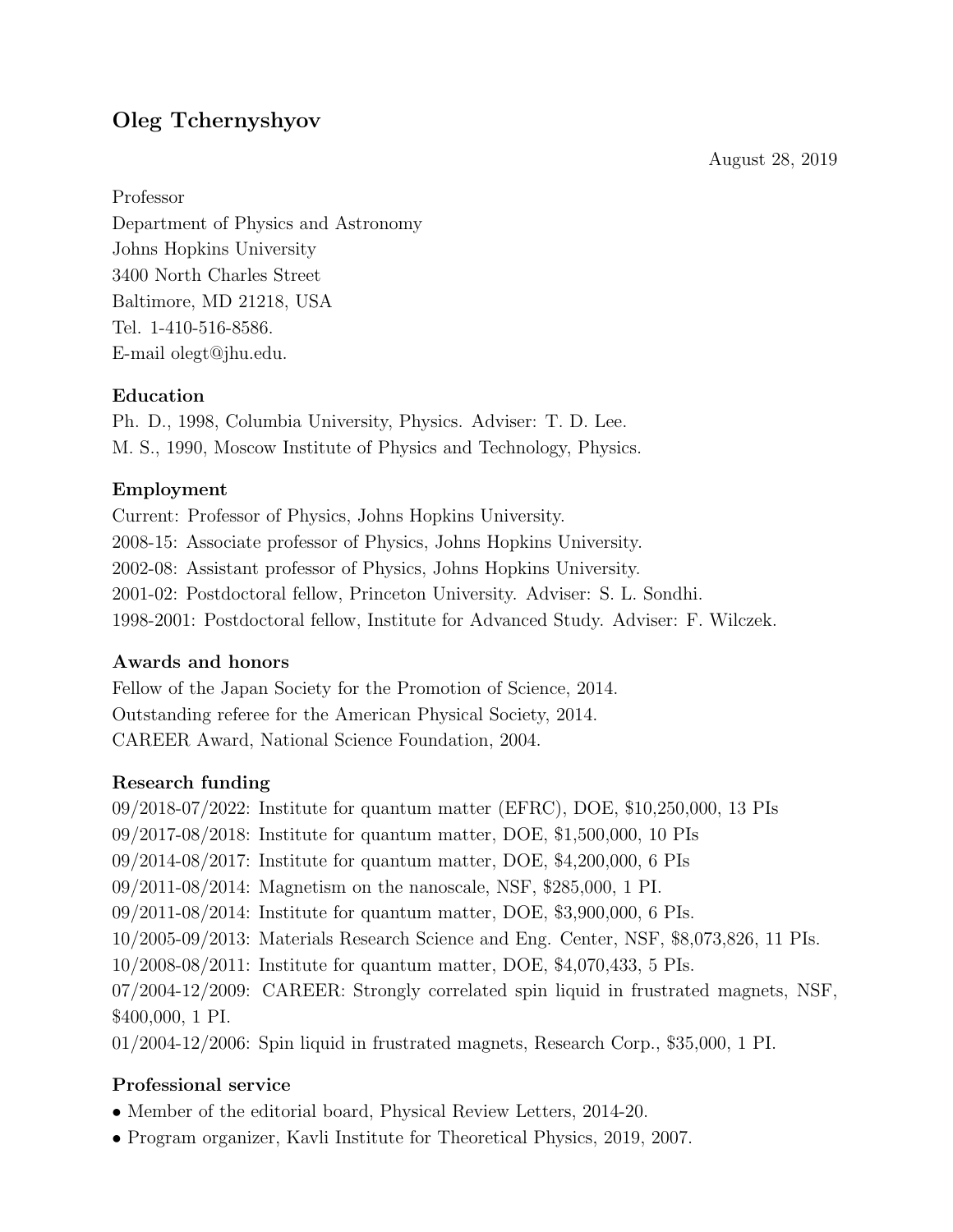• Member of the science review committee, Oak Ridge National Lab, 2015-18.

• International conference Highly Frustrated Magnetism: 2018, Davis, CA, advisory committee; 2016, Taipei, Taiwan, program committee; 2014, Cambridge, UK, advisory committee; 2012, Hamilton, Canada, program committee; 2010, Baltimore, local organizer; 2008, Braunschweig, Germany, advisory committee.

- Magnet Lab theory winter school, Tallahassee, 2015, organizer.
- Programs organizer, Aspen Center for Physics, 2014, 2004.
- Experiments evaluation committee, TRIUMF, Vancouver, 2012-15, member.

• APS March Meetings focus sessions on magnetism, 2020, 2015, 2012, 2010, 2008, organizer.

• Referee for Nature, Science, Physical Review, Physics Reports, Journal of Physics, Philosophical Transactions of the Royal Soceity, Journal of Applied Physics etc.

#### Mentorship of students and postdoctoral fellows

Undergraduate students (5):

- Derek Reitz, B.S. 2018, UC Los Angeles, graduate student.
- Christopher Mogni, B.S. 2014, UC Berkeley, graduate student.
- Benjamin Ponedel, B.S. 2013, UC Berkeley, graduate student.
- Yichen Shen, B.S. 2012, Lightelligence Inc., founder and CEO.
- Kathleen Merit, B.A. 2007, Buck Consultants, senior associate.

Graduate students (13):

- Michael Bjerngaard, current.
- Sayak Dasgupta, current.
- Haoyu Wang, current.
- Shu Zhang, Ph. D. 2019, UC Los Angeles, postdoctoral fellow.
- Anirban Ghosh, Ph.D. 2017, MathWorks, technical writer.
- Se Kwon Kim, Ph.D. 2014, University of Missouri, assistant professor.
- Yuan Wan, Ph.D. 2014, Institute of Physics, Beijing, associate professor.
- Imam Makhfudz, Ph.D. 2013, 17 August 1945 University of Surabaya, Indonesia, lecturer.
- Olga Petrova, Ph.D. 2013, Scaleway, data scientist.
- Zhihao Hao, Ph.D. 2011, Scotia Bank, Toronto, Canada.
- Paula Mellado, Ph.D. 2010, Adolfo Ibáñez University, Chile, associate professor.
- Gia-Wei Chern, Ph.D. 2008, University of Virginia, assistant professor.
- David J. Clarke, Ph.D. 2008, Northrop Grumman.

Postdoctoral fellows (4):

- Daniel Hill, current.
- Hitesh Changlani, 2016-18, Florida State University, assistant professor.
- Jiadong Zang, 2012-15, University of New Hampshire, assistant professor.
- Oleg Tretiakov, 2005-07, University of New South Wales, senior lecturer (equivalent of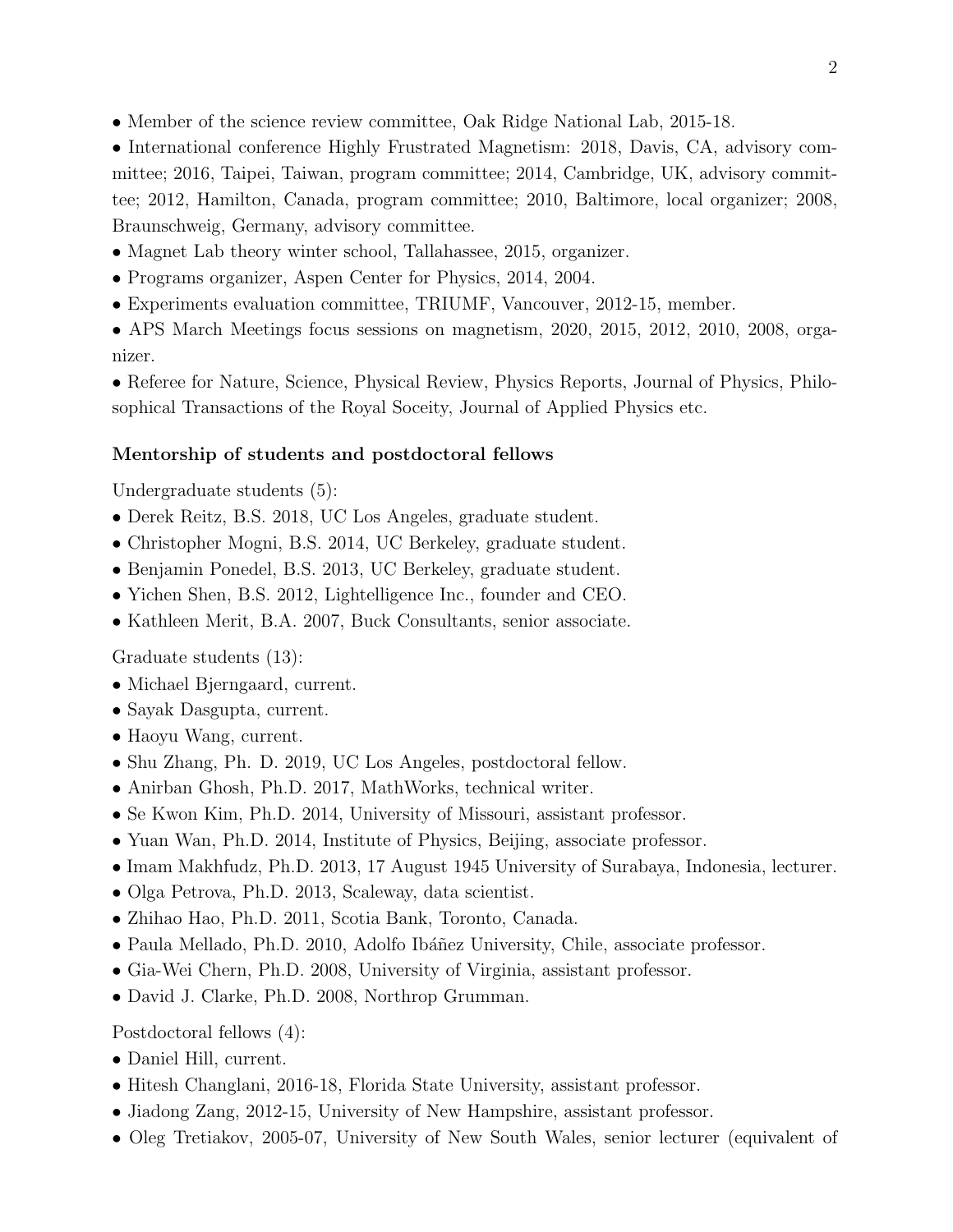associate professor).

### Teaching

### Johns Hopkins University:

S2019: Quantum Mechanics II, 4 hours/week, 171.606, 15 students. F2018: Condensed Matter Physics I, 3 hours/week, 171.405/621, 15 students. F2018: Quantum Mechanics I, 4 hours/week, 171.605, 15 students. F2017: Condensed Matter Physics I, 3 hours/week, 171.405/621, 15 students. F2017: Quantum Mechanics I, 4 hours/week, 171.605, 14 students. F2016: Advanced Condensed Matter, 3 hours/week, 171.762, 15 students. F2016: Condensed Matter Physics I, 3 hours/week, 171.405/621, 7 students. S2016: Quantum mechanics II, 4 hours/week, 171.304, 17 students. F2015: Phase transitions and critical phenomena, 3 hours/week, 171.704, 13 students. S2015: Quantum mechanics II, 4 hours/week, 171.304, 17 students. F2014: leave of absence. S2014: Quantum mechanics II, 4 hours/week, 171.304, 12 students. F2013: Phase transitions and critical phenomena, 3 hours/week, 171.412/704, 13 students. S2013: Advanced statistical mechanics, 3 hours/week, 171.703, 23 students. F2012: Quantum mechanics, 4 hours/week, 171.605, 13 students. S2012: Advanced condensed matter, 3 hours/week, 171.762, 12 students. F2011: Advanced statistical mechanics, 3 hours/week, 171.703, 36 students. S2011: Phase transitions and critical phenomena, 3 hours/week, 171.412/704, 19 students. F2010: General physics for biological sciences majors, 4 hours/week, 171.103, 248 students. S2010: Advanced condensed matter, 3 hours/week, 171.762, 12 students. F2009: General physics for biological sciences majors, 4 hours/week, 171.103, 247 students. S2009: Advanced statistical mechanics, 3 hours/week, 171.703, 24 students. F2008: General physics for biological sciences majors, 4 hours/week, 171.103, 238 students. S2008: Phase transitions and critical phenomena, 3 hours/week, 171.412/704, 12 students. F2007: leave of absence. S2007: Advanced condensed matter, 3 hours/week, 171.762, 9 students. F2006: Classical mechanics I, 4 hours/week, 171.105, 15 students. S2006: Advanced statistical mechanics, 3 hours/week, 171.703, 7 students. F2005: Classical mechanics I, 4 hours/week, 171.105, 19 students. S2005: Advanced condensed matter, 3 hours/week, 171.762, 11 students. F2004: Condensed matter physics, 3 hours/week, 171.405/621, 16 students. S2004: Advanced statistical mechanics, 3 hours/week, 171.703, 12 students. F2003: Condensed matter physics, 3 hours/week, 171.405/621, 13 students. S2003: teaching relief.

F2002: Phase transitions and critical phenomena, 3 hours/week, 171.412/704, 10 students.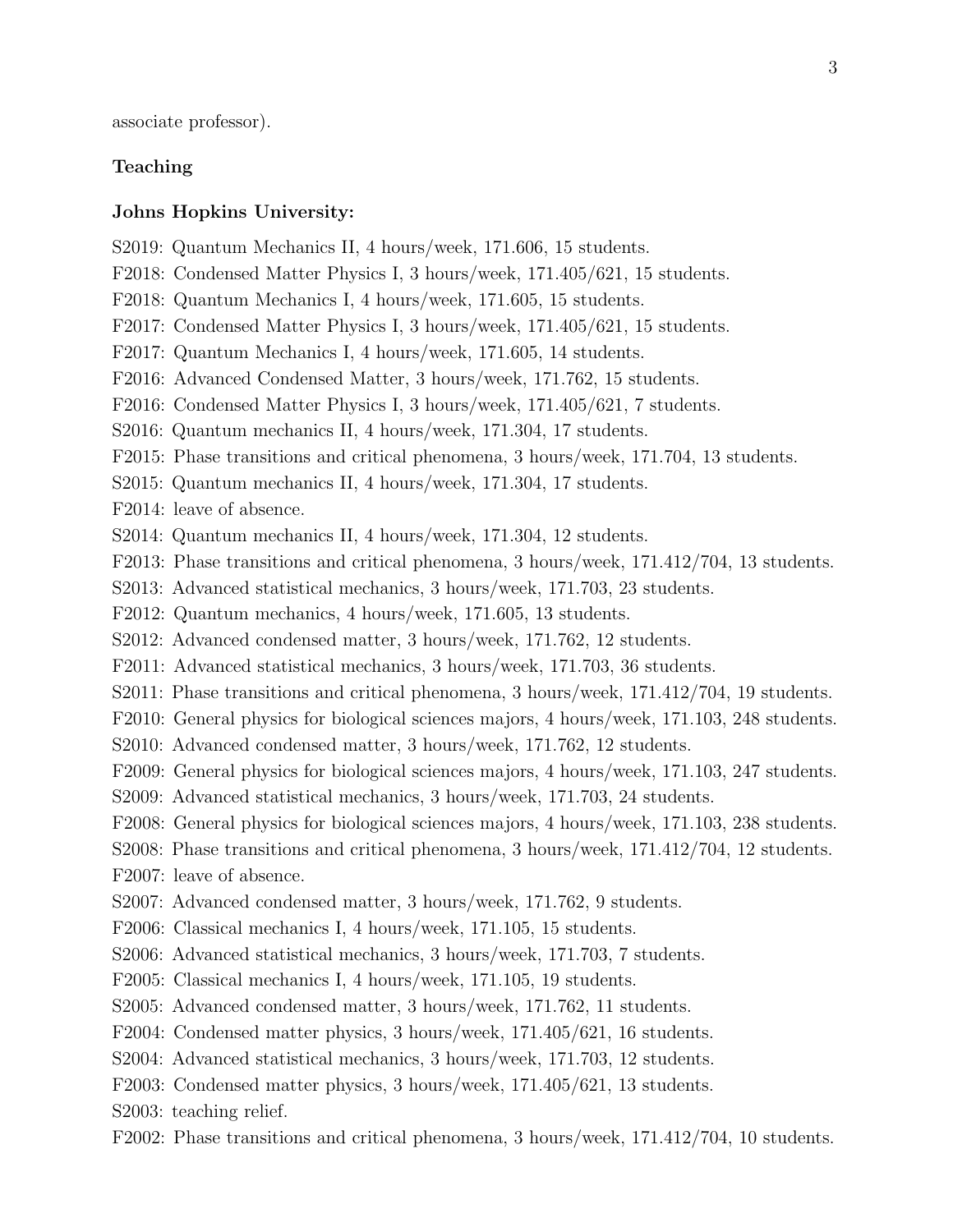#### Perimeter Institute:

F2015: Condensed Matter Physics Core Course, 10 hours/week, 25 students.

#### Publications

[90] S. Zhang, H. J. Changlani, K. W. Plumb, O. Tchernyshyov, and R. Moessner, "Dynamical structure factor of the three-dimensional quantum spin liquid candidate  $NaCaNi<sub>2</sub>F<sub>7</sub>$ " Phys. Rev. Lett. 122, 167203 (2019); [arXiv:1810.09481.](https://arxiv.org/abs/1810.09481)

[89] S. Dasgupta and O. Tchernyshyov, "Energy-momentum tensor of a ferromagnet," Phys. Rev. B 98, 224401 (2018); [arXiv:1810.01006.](https://arxiv.org/abs/1810.01006)

[88] S. Zhang and O. Tchernyshyov, "Ferromagnetic domain wall as a nonreciprocal string," Phys. Rev. B 98, 104411 (2018); [arXiv:1801.07166.](https://arxiv.org/abs/1801.07166)

[87] S. K. Kim, O. Tchernyshyov, V. Galitski, and Y. Tserkovnyak, " Magnon-induced non-Markovian friction of a domain wall in a ferromagnet," Phys. Rev. B **97**, 174433 (2018); [arXiv:1712.06578.](https://arxiv.org/abs/1712.06578)

[86] D. Reitz, A. Ghosh, and O. Tchernyshyov, "Viscous dynamics of vortices in a ferromagnetic film," Phys. Rev. B 97, 054424 (2018); [arXiv:1712.05052.](https://arxiv.org/abs/1712.05052)

[85] N. J. Laurita, Y. Luo, R. Hu, M. Wu, S. W. Cheong, O. Tchernyshyov, and N. P. Armitage, "Anomalous exchange interactions between  $RE^{+3}$  and  $Mn^{+3}$  moments in multiferroic h-REMnO3," Phys. Rev. Lett. 119, 227601 (2017); [arXiv:1706.04141.](https://arxiv.org/abs/1706.04141)

[84] A. Scheie, J. Kindervater, S. Säubert, C. Duvinage, C. Pfleiderer, H. J. Changlani, S. Zhang, L. Harriger, S.M. Koohpayeh, O. Tchernyshyov, and C. Broholm, "Reentrant phase diagram of  $Yb_2Ti_2O_7$  in  $\langle 111 \rangle$  magnetic field," Phys. Rev. Lett. 119, 127201 (2017); [arXiv:1703.06904.](https://arxiv.org/abs/1703.06904)

[83] H. Ochoa, S.K. Kim, O. Tchernyshyov, and Y. Tserkovnyak, "Gyrotropic elastic response of skyrmion crystals to current-induced tensions," Phys. Rev. B 96, 020410 (2017); [arXiv:1702.03347.](https://arxiv.org/abs/1702.03347)

[82] A. Ghosh, K.S. Huang, and O. Tchernyshyov, "Annihilation of domain walls in a ferromagnetic wire," Phys. Rev. B 95, 180408 (2017); [arXiv:1702.02248.](https://arxiv.org/abs/1702.02248)

[81] H. Wang, H.J. Changlani, Y. Wan, and O. Tchernyshyov, "Quantum spin liquid with seven elementary particles," Phys. Rev. B 95, 144425 (2017); [arXiv:1702.01359.](https://arxiv.org/abs/1702.01359)

[80] S. Dasgupta, S.K. Kim, and O. Tchernyshyov, "Gauge fields and related forces in antiferromagnetic soliton physics," Phys. Rev. B 95, 220407 (2017); [arXiv:1701.05137.](https://arxiv.org/abs/1701.05137)

[79] F. Hellman, A. Hoffmann, Y. Tserkovnyak, G. Beach, E. Fullerton, C. Leighton, A. Mac-Donald, D. Ralph, D. Arena, H. Durr, P. Fischer, J. Grollier, J. Heremans, T. Jungwirth, A.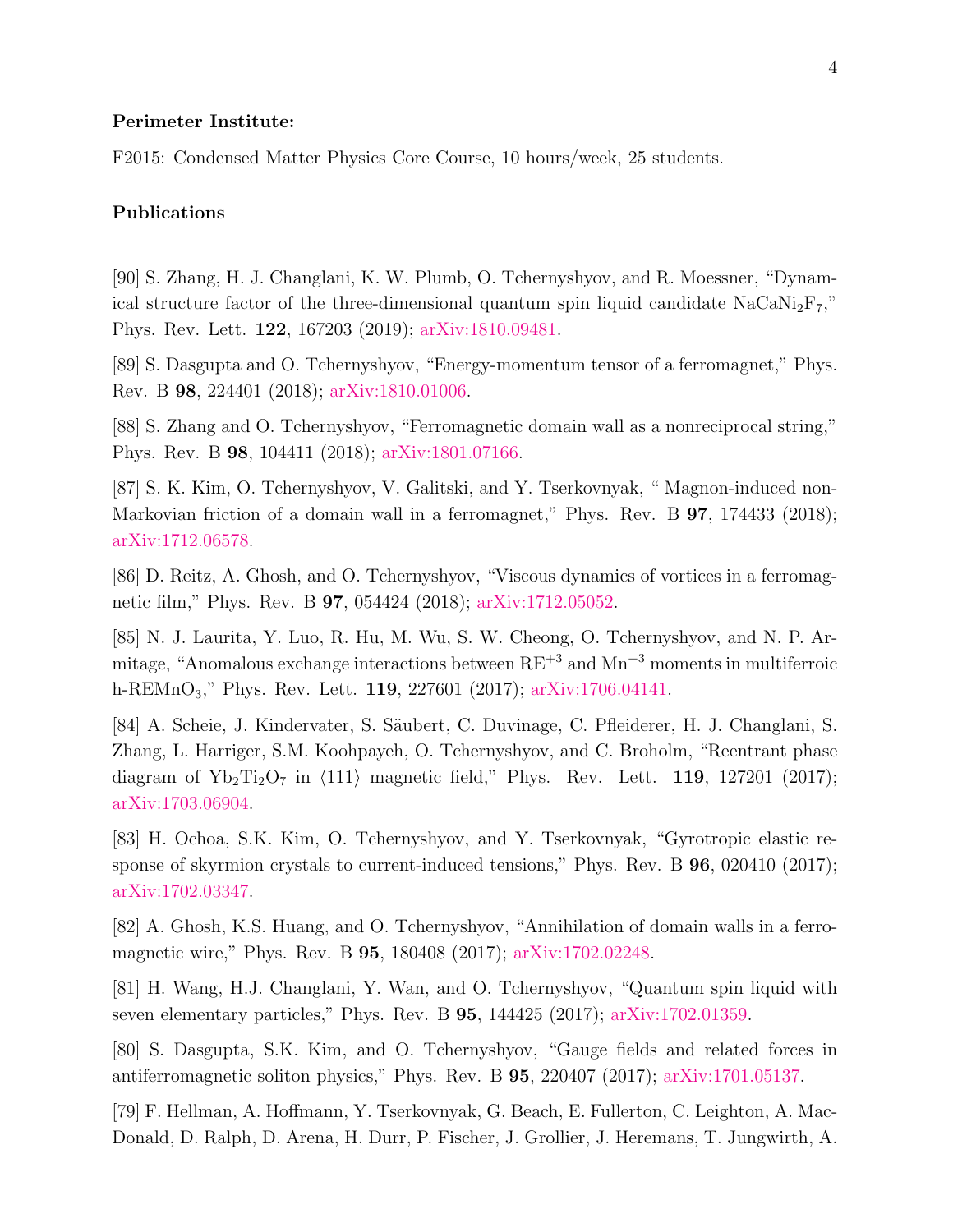Kimmel, B. Koopmans, I. Krivorotov, S. May, A. Petford-Long, J. Rondinelli, N. Samarth, I. Schuller, A. Slavin, M. Stiles, O. Tchernyshyov, A. Thiaville, and B. Zink, "Interface-induced phenomena in magnetism," Rev. Mod. Phys. 89, 025006 (2017); [arXiv:1607.00439.](https://arxiv.org/abs/1607.00439)

[78] K. D. Belashchenko, O. Tchernyshyov, A. A. Kovalev, and O. A. Tretiakov, "Magnetoelectric domain wall dynamics and its implications for magnetoelectric memory," Appl. Phys. Lett. 108, 132403 (2016); [arXiv:1601.02471.](https://arxiv.org/abs/1601.02471)

[77] S. K. Kim, O. Tchernyshyov, and Y. Tserkovnyak, "Thermophoresis of an antiferromagnetic soliton," Phys. Rev. B 92, 020402(R) (2015); [arXiv:1503.07854.](https://arxiv.org/abs/1503.07854)

[76] O. Tchernyshyov, "Conserved momenta of a ferromagnetic soliton," Ann. Phys. 363, 98-113 (2015); [arXiv:1503.02329.](https://arxiv.org/abs/1503.02329)

[75] P. Mellado, O. Petrova, and O. Tchernyshyov, "Projective symmetry of partons in the Kitaev honeycomb model," Phys. Rev. B 91, 041103(R) (2015); [arXiv:1409.7460.](https://arxiv.org/abs/1409.7460)

[74] O. Petrova, P. Mellado, and O. Tchernyshyov, "Unpaired Majorana modes on dislocations and string defects in Kitaev's honeycomb model," Phys. Rev. B 90, 134404 (2014); [arXiv:1406.6407.](https://arxiv.org/abs/1406.6407)

[73] S. K. Kim, Y. Tserkovnyak, and O. Tchernyshyov, "Propulsion of a domain wall in an antiferromagnet by magnons," Phys. Rev. 90, 104406 (2014), Editors' Suggestion; [arXiv:1406.6051.](https://arxiv.org/abs/1406.6051) Erratum: Phys. Rev. B 91, 099904 (2015).

[72] I. Rousochatzakis, Y. Wan, F. Mila, and O. Tchernyshyov, "Quantum dimer model for the spin-1/2 kagome  $Z_2$  spin liquid," Phys. Rev. B **90**, 100406(R) (2014); [arXiv:1308.0738.](https://arxiv.org/abs/1308.0738)

[71] L. D. Pan, S. K. Kim, A. Ghosh, C. M. Morris, K. A. Ross, E. Kermarrec, B. D. Gaulin, S. M. Koohpayeh, O. Tchernyshyov, and N. P. Armitage, "Low-energy electrodynamics of novel spin excitations in the quantum spin ice  $Yb_2Ti_2O_7$ ," Nat. Commun. 5, 4970 (2014); [arXiv:1406.3576.](https://arxiv.org/abs/1406.3576)

[70] M. Asmat-Uceda, X.M. Cheng, X. Wang, D.J. Clarke, O. Tchernyshyov, and K.S. Buchanan, "A comparison of numerical simulations and analytical theory of the dynamics of interacting magnetic vortices," J. Appl. Phys. 117, 123916 (2015).

[69] C. M. Morris, R. Vald´es Aguilar, A. Ghosh, S. M. Koohpayeh, J. Krizan, R. J. Cava, O. Tchernyshyov, T. M. McQueen, and N. P. Armitage, "A hierarchy of bound states in the 1D ferromagnetic Ising chain  $CoNb<sub>2</sub>O<sub>6</sub>$  investigated by high resolution time-domain terahertz spectroscopy," Phys. Rev. Lett. 112, 137403 (2014); [arXiv:1312.4514.](https://arxiv.org/abs/1312.4514)

[68] O. Petrova, P. Mellado, and O. Tchernyshyov, "Unpaired Majorana modes in the gapped phase of Kitaev's honeycomb model," Phys. Rev. B 88, 140405(R) (2013); [arXiv:1307.1668.](https://arxiv.org/abs/1307.1668)

[67] S. K. Kim and O. Tchernyshyov, "Pinning of a Bloch point by an atomic lattice," Phys. Rev. B 88, 174402 (2013); [arXiv:1301.6452.](https://arxiv.org/abs/1301.6452)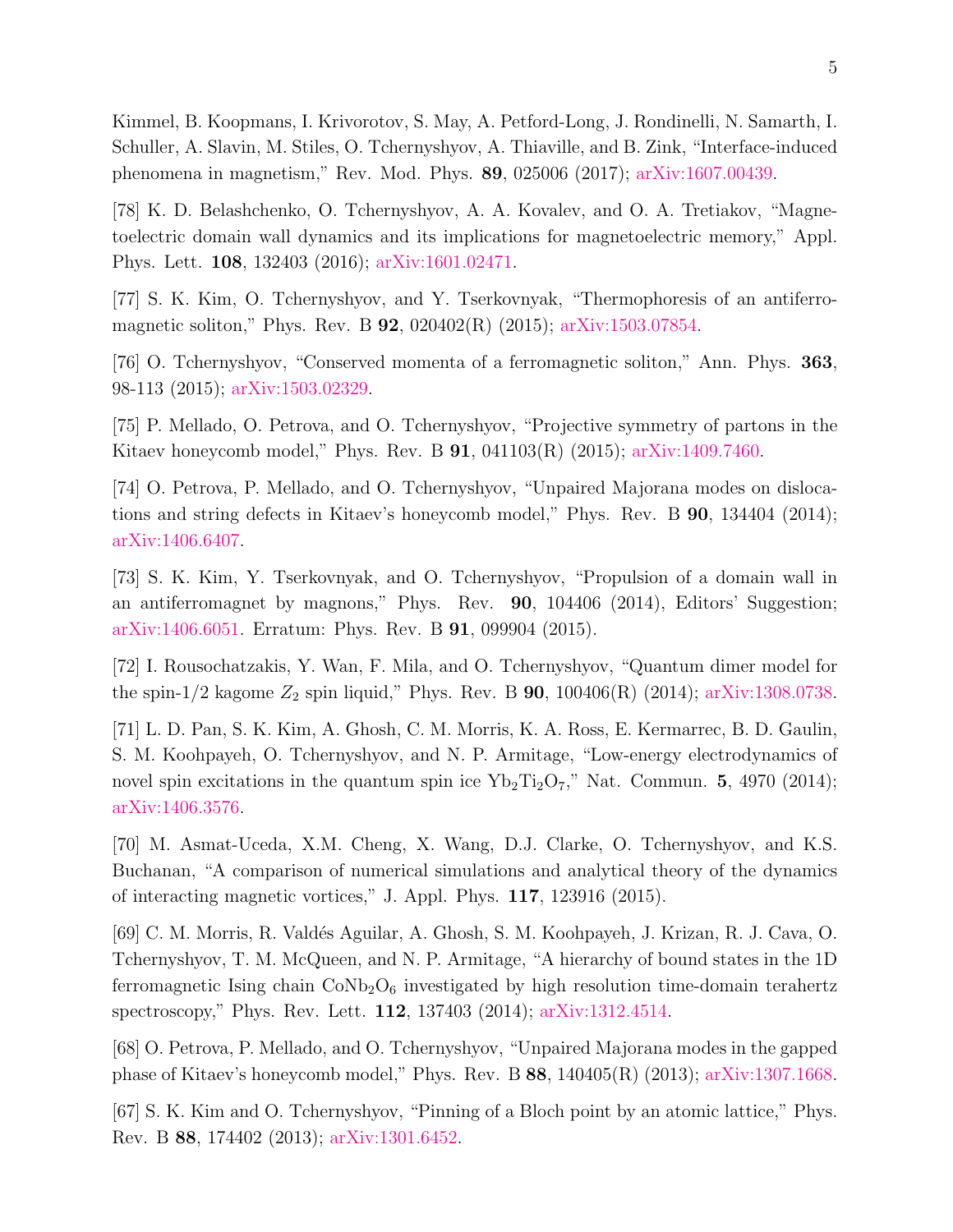[66] Z. H. Hao and O. Tchernyshyov, "Spin-1/2 Heisenberg antiferromanget on kagome: a  $Z_2$  spin liquid with fermionic spinons," Phys. Rev. B 87, 214404 (2013); [arXiv:1301.3261.](https://arxiv.org/abs/1301.3261)

[65] Y. Wan and O. Tchernyshyov, "Phenomenological  $Z_2$  lattice gauge theory of the spinliquid state of the kagome Heisenberg antiferromagnet," Phys. Rev. B 87, 104408 (2013); [arXiv:1301.5008.](https://arxiv.org/abs/1301.5008)

[64] I. Makhfudz, B. Krüger, and O. Tchernyshyov, "Inertia and chiral edge modes of a skyrmion magnetic bubble," Phys. Rev. Lett. 109, 217201 (2012); [arXiv:1208.3123.](https://arxiv.org/abs/1208.3123)

[63] G.-W. Chern and O. Tchernyshyov, "Magnetic charge and ordering in kagome spin ice," Phil. Trans. Roy. Soc. A 370, 5718 (2012); [arXiv:1109.0275.](https://arxiv.org/abs/1109.0275)

[62] Y. Wan and O. Tchernyshyov, "Quantum strings in quantum spin ice," Phys. Rev. Lett. 108, 247210 (2012); [arXiv:1201.5314.](https://arxiv.org/abs/1201.5314)

[61] Y. Shen, O. Petrova, P. Mellado, S. Daunheimer, J. Cumings, and O. Tchernyshyov, "Dynamics of artificial spin ice: continuous honeycomb network," New J. Phys. 14, 035022 (2012); [arXiv:1112.1857.](https://arxiv.org/abs/1112.1857)

[60] O. Petrova and O. Tchernyshyov, "Spin waves in a skyrmion crystal," Phys. Rev. B 84, 214433 (2011); [arXiv:1109.4990.](https://arxiv.org/abs/1109.4990)

[59] S. A. Daunheimer, O. Petrova, O. Tchernyshyov, and J. Cumings, "Reducing disorder in artificial kagome ice," Phys. Rev. Lett. 107, 167201 (2011); [arXiv:1108.6071.](https://arxiv.org/abs/1108.6071)

[58] Z. H. Hao, Y. Wan, I. Rousochatzakis, J. Wildeboer, A. Seidel, F. Mila, and O. Tchernyshyov, "Destruction of valence-bond order in a  $S = 1/2$  sawtooth chain with a Dzyaloshinskii-Moriya term," Phys. Rev. B 84, 094452 (2011); [arXiv:1107.2896.](https://arxiv.org/abs/1107.2896)

[57] G.-W. Chern, P. Mellado, and O. Tchernyshyov, "Two-stage ordering of spins in dipolar spin ice on kagome," Phys. Rev. Lett. 106, 207202 (2011); [arXiv:0906.4781.](https://arxiv.org/abs/0906.4781)

[56] S. E. Dutton, Q. Huang, O. Tchernyshyov, C. L. Broholm, and R. J. Cava, "The sensitivity of the magnetic properties of the  $ZnCr_2O_4$  and  $MgCr_2O_4$  spinels to non-stoichiometry," Phys. Rev. B 83, 064407 (2011); [arXiv:1101.0753.](https://arxiv.org/abs/1101.0753)

[55] O. Tchernyshyov and G.-W. Chern, "Spin-lattice coupling in frustrated antiferromagnets," in *Introduction to Frustrated Magnetism*, C. Lacroix, P. Mendels, and F. Mila (eds.), Springer Series in Solid State Sciences, Vol. 164 (Springer, 2011); [arXiv:0907.1693.](https://arxiv.org/abs/0907.1693)

[54] P. Mellado, O. Petrova, Y. Shen, and O. Tchernyshyov, "Dynamics of magnetic charges in artificial spin ice," Phys. Rev. Lett. 105, 187206 (2010); [arXiv:1006.4075.](https://arxiv.org/abs/1006.4075)

[53] Z. H. Hao and O. Tchernyshyov, "Structure factor of low-energy spin excitations in a  $S = 1/2$  kagome antiferromagnet," Phys. Rev. B 81, 214445 (2010); [arXiv:1004.2293.](https://arxiv.org/abs/1004.2293)

[52] O. Tchernyshyov, "Magnetic monopoles: No longer on thin ice," Nat. Phys. 6, 323 (2010).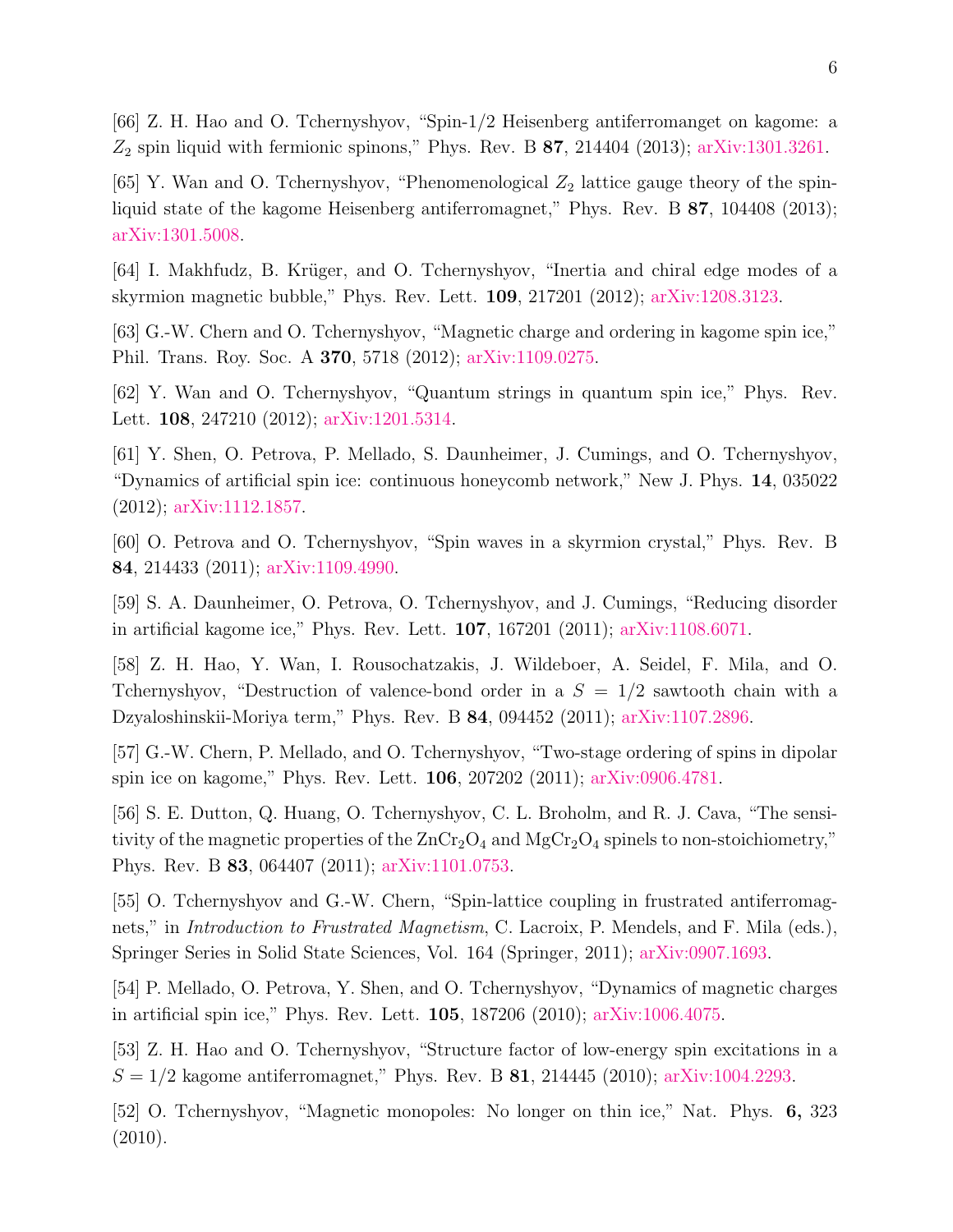[51] Z. H. Hao and O. Tchernyshyov, "Fermionic spin excitations in two and threedimensional antiferromagnets," Phys. Rev. Lett.103, 187203 (2009); [arXiv:0902.0378.](https://arxiv.org/abs/0902.0378)

[50] D. J. Clarke, O. A. Tretiakov, G.-W. Chern, Ya. B. Bazaliy, and O. Tchernyshyov, "Dynamics of a vortex domain wall in a magnetic nanostrip: an application of the collective coordinate approach," Phys. Rev. B 78, 134412 (2008); [arXiv:0806.3283.](https://arxiv.org/abs/0806.3283)

[49] G.-W. Chern, R. Moessner, and O. Tchernyshyov, "Partial order from disorder in a classical pyrochlore antiferromagnet," Phys. Rev. B 78, 144418 (2008); [arXiv:0803.2332.](https://arxiv.org/abs/0803.2332)

[48] T. Giamarchi, Ch. Rüegg, and O. Tchernyshyov, "Bose-Einstein condensation in magnetic insulators," Nat. Phys. 4, 198 (2008); [arXiv:0712.2250.](https://arxiv.org/abs/0712.2250)

[47] O. A. Tretiakov, D. Clarke, G.-W. Chern, Ya. B. Bazaliy, and O. Tchernyshyov, "Dynamics of domain walls in magnetic nanostrips," Phys. Rev. Lett. **100,** 127204 (2008); [arXiv:0705.4463.](https://arxiv.org/abs/0705.4463)

[46] O. Tchernyshyov, "Magnetism: Freedom for the poles," Nature 451, 22 (2008).

[45] G.-W. Chern, D. Clarke, H. Youk, and O. Tchernyshyov, "Halfvortices in flat nanomagnets," in Quantum Magnetism, NATO Science for Peace and Security Series B: Physics and Biophysics (Springer, 2008); [arXiv:1007.2158.](https://arxiv.org/abs/1007.2158)

[44] K. Penc, J.-B. Fouet, S. Miyahara, O. Tchernyshyov, and F. Mila, "Ising phases of Heisenberg ladders in a magnetic field," Phys. Rev. Lett. 99, 117201 (2007); [arXiv:cond](https://arxiv.org/abs/cond-mat/0703153)[mat/0703153.](https://arxiv.org/abs/cond-mat/0703153)

[43] D. Clarke, O. A. Tretiakov, and O. Tchernyshyov, "Stripes in thin ferromagnetic films with out-of-plane anisotropy," Phys. Rev. B **75,** 174433 (2007); [arXiv:cond-mat/0612346.](https://arxiv.org/abs/cond-mat/0612346)

[42] M. B. Stone, C. Broholm, D. H. Reich, P. Schiffer, O. Tchernyshyov, P. Vorderwisch, and N. Harrison, "Field-driven phase transitions in a quasi-two-dimensional quantum antiferromagnet," New J. Phys 9, 31 (2007); [arXiv:cond-mat/0611463.](https://arxiv.org/abs/cond-mat/0611463)

[41] Y. L. Iunin, Y. P. Kabanov, V. I . Nikitenko, X. M. Cheng, D. Clarke, O. A. Tretiakov, O. Tchernyshyov, A. J. Shapiro, R. D. Shull, and C. L. Chien, "Asymmetric domain nucleation and unusual magnetization reversal in ultrathin Co films with perpendicular anisotropy," Phys. Rev. Lett 98, 117204 (2007).

[40] O. A. Tretiakov and O. Tchernyshyov, "Vortices in thin ferromagnetic films and the skyrmion number," Phys. Rev. B 75, 012408 (2007); [arXiv:cond-mat/0611392.](https://arxiv.org/abs/cond-mat/0611392)

[39] A. Concha, J. W. McIver III, P. Mellado, D. Clarke, O. Tchernyshyov, and R. L. Leheny, "Wrinkling of a bilayer membrane," Phys. Rev. E 75, 016609 (2007); [arXiv:cond](https://arxiv.org/abs/cond-mat/0611507)[mat/0611507.](https://arxiv.org/abs/cond-mat/0611507)

[38] G.-W. Chern, C. J. Fennie, and O. Tchernyshyov, "Broken parity and a chiral ground state in the frustrated magnet  $CdCr<sub>2</sub>O<sub>4</sub>$ ," Phys. Rev. B 74, 060405 (2006); [arXiv:cond-](https://arxiv.org/abs/cond-mat/0606039)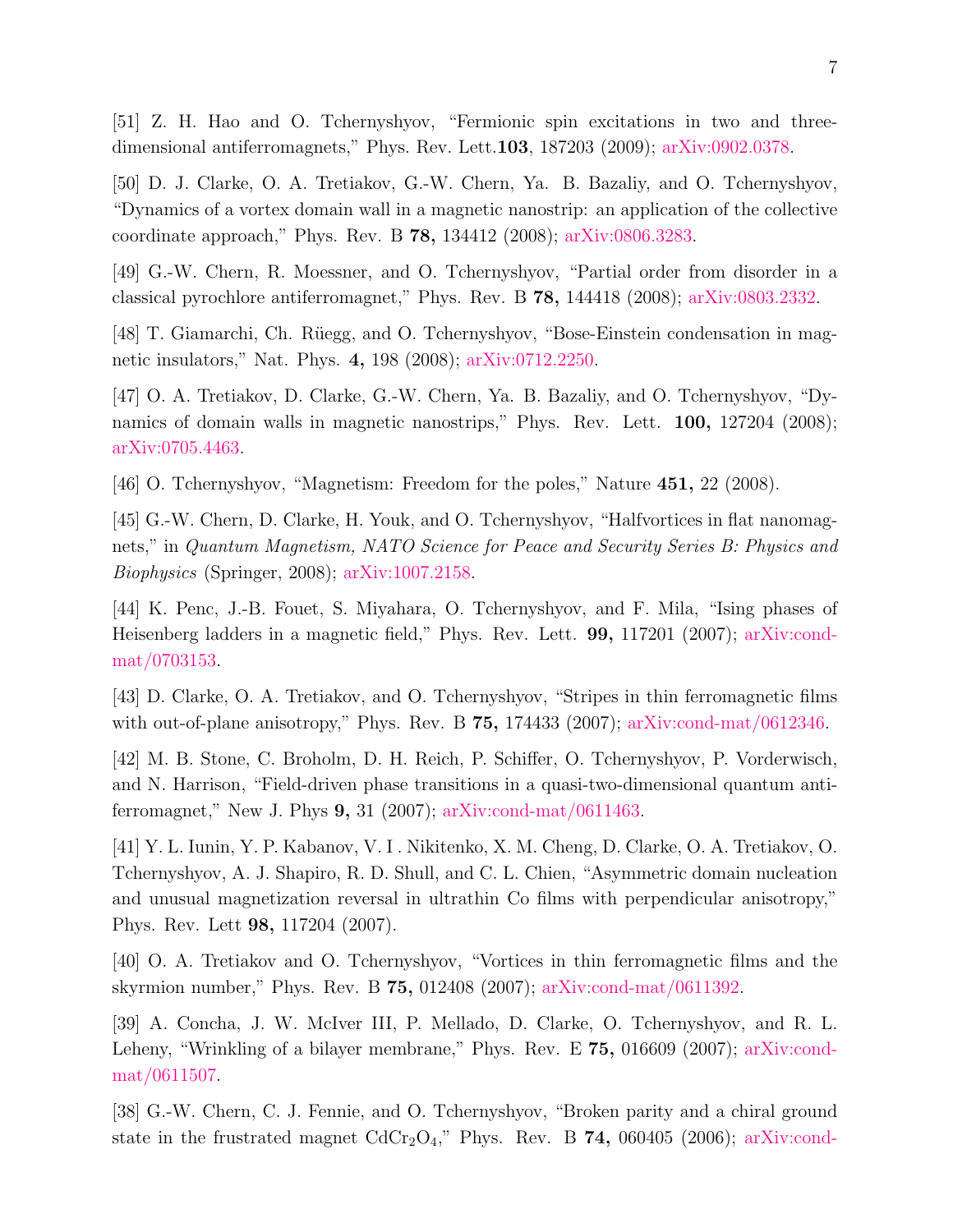[mat/0606039.](https://arxiv.org/abs/cond-mat/0606039)

[37] J.-B. Fouet, F. Mila, D. Clarke, H. Youk, O. Tchernyshyov, P. Fendley, and R. M. Noack, "Condensation of magnons and spinons in a frustrated ladder," Phys. Rev. B 73, 214405 (2006); [arXiv:cond-mat/0603609.](https://arxiv.org/abs/cond-mat/0603609)

[36] M. B. Stone, C. Broholm, D. H. Reich, O. Tchernyshyov, P. Vorderwisch, and N. Harrison, "Quantum criticality in an organic magnet," Phys. Rev. Lett. 96, 257203 (2006); [arXiv:cond-mat/0503450.](https://arxiv.org/abs/cond-mat/0503450)

[35] H. Youk, G.-W. Chern, K. Merit, B. Oppenheimer, and O. Tchernyshyov, "Composite domain walls in flat nanomagnets: the magnetostatic limit," J. Appl. Phys. 99, 08B101 (2006); [arXiv:cond-mat/0508741.](https://arxiv.org/abs/cond-mat/0508741)

[34] G.-W. Chern, H. Youk, and O. Tchernyshyov, "Topological defects in flat nanomagnets: the magnetostatic limit," J. Appl. Phys. 99, 08Q505 (2006); [arXiv:cond-mat/0508740.](https://arxiv.org/abs/cond-mat/0508740)

[33] F. Q. Zhu, G. W. Chern, O. Tchernyshyov, X. C. Zhu, J. G. Zhu, and C. L. Chien, "Magnetic bistability and controllable reversal of asymmetric ferromagnetic nanorings," Phys. Rev. Lett.96, 027205 (2006); [arXiv:cond-mat/0508249.](https://arxiv.org/abs/cond-mat/0508249)

[32] O. Tchernyshyov, R. Moessner, and S.L. Sondhi, "Flux expulsion and greedy bosons: frustrated magnets at large N," Europhys. Lett. **73,** 278 (2006); [arXiv:cond-mat/0408498.](https://arxiv.org/abs/cond-mat/0408498)

[31] O. Tchernyshyov and G.-W. Chern, "Fractional vortices and composite domain walls in flat nanomagnets," Phys. Rev. Lett.95, 197204 (2005); [arXiv:cond-mat/0506744.](https://arxiv.org/abs/cond-mat/0506744)

[30] X. M. Cheng, S. Urazhdin, O. Tchernyshyov, C. L. Chien, V. I. Nikitenko, A. J. Shapiro, and R. D. Shull, "Antisymmetric magnetoresistance in magnetic multilayers with perpendicular anisotropy," Phys. Rev. Lett. 94, 017203 (2005); [arXiv:cond-mat/0412248.](https://arxiv.org/abs/cond-mat/0412248)

[29] A. B. Sushkov, O. Tchernyshyov, W. Ratcliff II, S. W. Cheong, and H. D. Drew, "Probing spin correlations with phonons in the strongly frustrated magnet  $\text{ZnCr}_{2}\text{O}_{4}$ ," Phys. Rev. Lett.94, 137202 (2005); [arXiv:cond-mat/0411213.](https://arxiv.org/abs/cond-mat/0411213)

[28] J.-B. Fouet, O. Tchernyshyov, and F. Mila, "Field-induced gap in ordered Heisenberg antiferromagnets," Phys. Rev. B 70, 174427 (2004); [arXiv:cond-mat/0404636.](https://arxiv.org/abs/cond-mat/0404636)

[27] O. Tchernyshyov, "Structural, orbital, and magnetic order in vanadium spinels," Phys. Rev. Lett. 93, 157206 (2004); [arXiv:cond-mat/0401203.](https://arxiv.org/abs/cond-mat/0401203)

[26] O. Tchernyshyov, H. Yao, and R. Moessner, "Valence-bond crystal in a {111} slice of the pyrochlore antiferromagnet," Phys. Rev. B 69, 212402 (2004); [arXiv:cond-mat/0312141.](https://arxiv.org/abs/cond-mat/0312141)

[25] R. Moessner, O. Tchernyshyov, and S. L. Sondhi, "Planar pyrochlore, quantum ice and sliding ice," J. Stat. Phys. 116, 755 (2004); [arXiv:cond-mat/0106286.](https://arxiv.org/abs/cond-mat/0106286)

[24] O. Tchernyshyov, "Quantum spin liquids: a large-S approach," J. Phys. Condens. Matter. 16, S709 (2004); [arXiv:cond-mat/0308091.](https://arxiv.org/abs/cond-mat/0308091)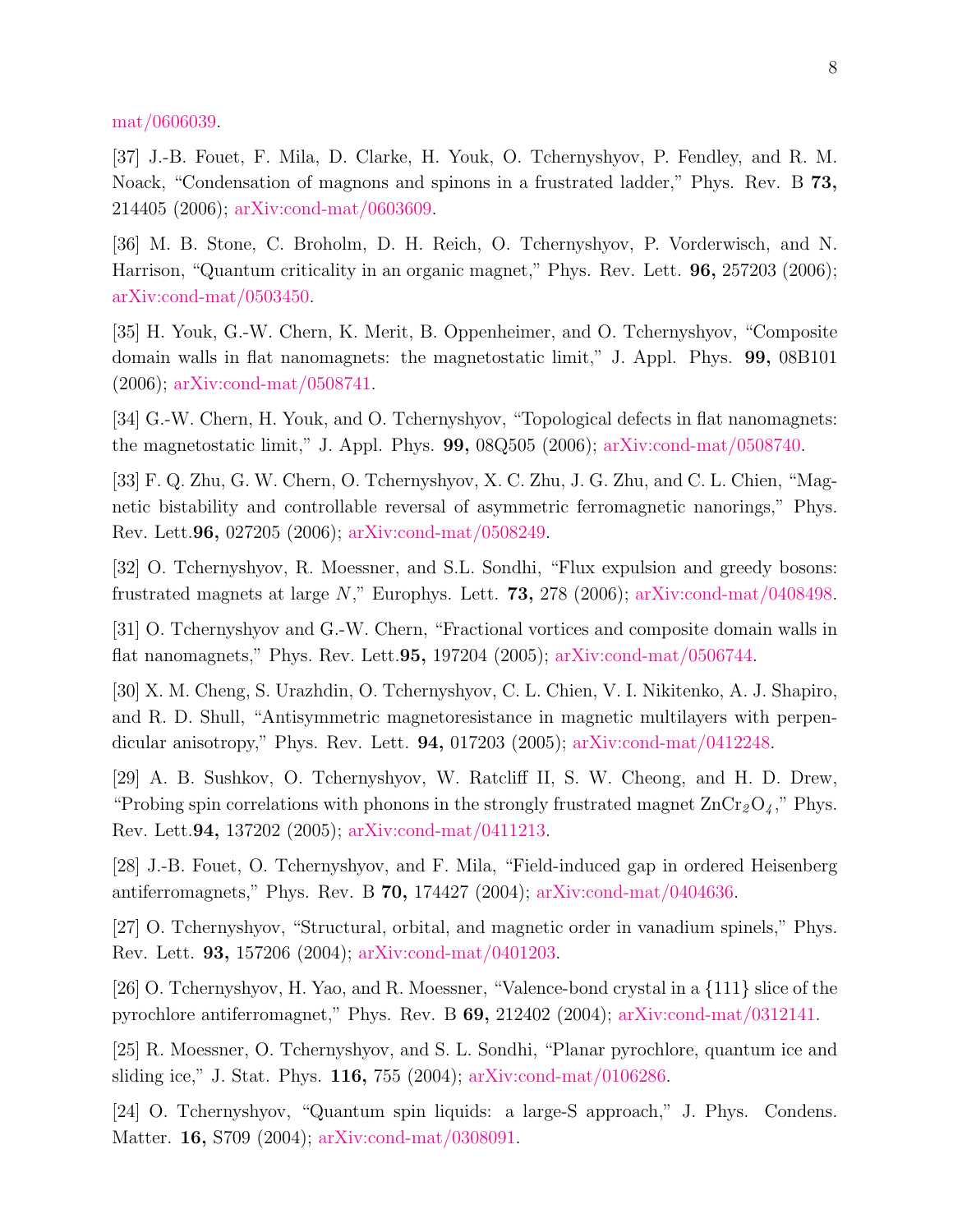[23] O. Tchernyshyov, O. A. Starykh, R. Moessner, A. G. Abanov, "Bond order from disorder in the planar pyrochlore magnet," Phys. Rev. B68, 144422 (2003); [arXiv:cond-mat/0301303.](https://arxiv.org/abs/cond-mat/0301303)

[22] O. Tchernyshyov, R. Moessner, and S.L. Sondhi, "Spin-Peierls phases in pyrochlore antiferromagnets," Phys. Rev. B66, 064403 (2002); [arXiv:cond-mat/0204154.](https://arxiv.org/abs/cond-mat/0204154)

[21] P. Fendley and O. Tchernyshyov, "Phase transitions in one dimension and less," Nucl. Phys. B 639, 411 (2002); [arXiv:cond-mat/0202129.](https://arxiv.org/abs/cond-mat/0202129)

[20] O. Tchernyshyov and S. L. Sondhi, "Liquid-gas and other unusual thermal phase transitions in some large-N magnets," Nucl. Phys. B  $639, 429$  (2002); [arXiv:cond-mat/0202128.](https://arxiv.org/abs/cond-mat/0202128)

[19] O. Tchernyshyov, R. Moessner, and S. L. Sondhi, "Order by distortion and string modes in pyrochlore antiferromagnets," Phys. Rev. Lett.88, 067203 (2002); [arXiv:cond](https://arxiv.org/abs/cond-mat/0108505)[mat/0108505.](https://arxiv.org/abs/cond-mat/0108505)

[18] A. V. Chubukov, B. Jankó, and O. Tchernyshyov, "Dispersion of the neutron resonance in cuprate superconductors," Phys. Rev. B63, 180507 (2001); [arXiv:cond-mat/0012065.](https://arxiv.org/abs/cond-mat/0012065)

[17] O. Tchernyshyov, M. R. Norman and A. V. Chubukov, "Neutron resonance in high- $T_c$ superconductors is not the  $\pi$  particle," Phys. Rev. B 63, 144507 (2001); [arXiv:cond](https://arxiv.org/abs/cond-mat/0009072)[mat/0009072.](https://arxiv.org/abs/cond-mat/0009072)

[16] O. Tchernyshyov, "Parity and time-reversal anomaly in a semiconductor," Phys. Rev. B62, 16751 (2000); [arXiv:cond-mat/0009389.](https://arxiv.org/abs/cond-mat/0009389)

[15] O. Tchernyshyov and L. P. Pryadko, "Holons on a meandering stripe: quantum numbers, "Phys. Rev. B61, 12503 (2000); [arXiv:cond-mat/0001068.](https://arxiv.org/abs/cond-mat/0001068)

[14] O. Tchernyshyov and L. P. Pryadko, "Search for effective models of stripes in the cuprates," Physica C 341-348, 1791 (2000); [arXiv:cond-mat/9912226.](https://arxiv.org/abs/cond-mat/9912226)

[13] O. Tchernyshyov and F. Wilczek, "Charged stripes from alternating static magnetic field," Phys. Rev. B62, 4208 (2000); [arXiv:cond-mat/9911347.](https://arxiv.org/abs/cond-mat/9911347)

[12] O. Tchernyshyov, "Pseudogap in one dimension," Phys. Rev. B 59, 1358 (1999); [arXiv:cond-mat/9804318.](https://arxiv.org/abs/cond-mat/9804318)

[11] B. Nachumi, Y. Fudamoto, A. Keren, K. M. Kojima, M. Larkin, G. M. Luke, J. Merrin, O. Tchernyshyov, Y. J. Uemura, N. Ichikawa, M. Goto, H. Takagi, S. Uchida, M. K. Crawford, E. M. McCarron, D. E. MacLaughlin and R. H. Heffner, "Muon spin relaxation studies of the strpe phase in  $La_{1.6-x}Nd_{0.4}Sr_xCuO_4$  and related 214 cuprates," Phys. Rev. B58, 8760 (1998).

[10] O. Tchernyshyov, "A third peak in the fermion spectral function," Phys. Rev. B57, 2728 (1998); [arXiv:cond-mat/9710061.](https://arxiv.org/abs/cond-mat/9710061)

[9] R. Friedberg, H. C. Ren, and O. Tchernyshyov, "Comment on 'Boson-fermion model beyond the mean-field approximation'," J. Phys.:Condens. Matter 10, 3089 (1998); [arXiv:cond-](https://arxiv.org/abs/cond-mat/9705089)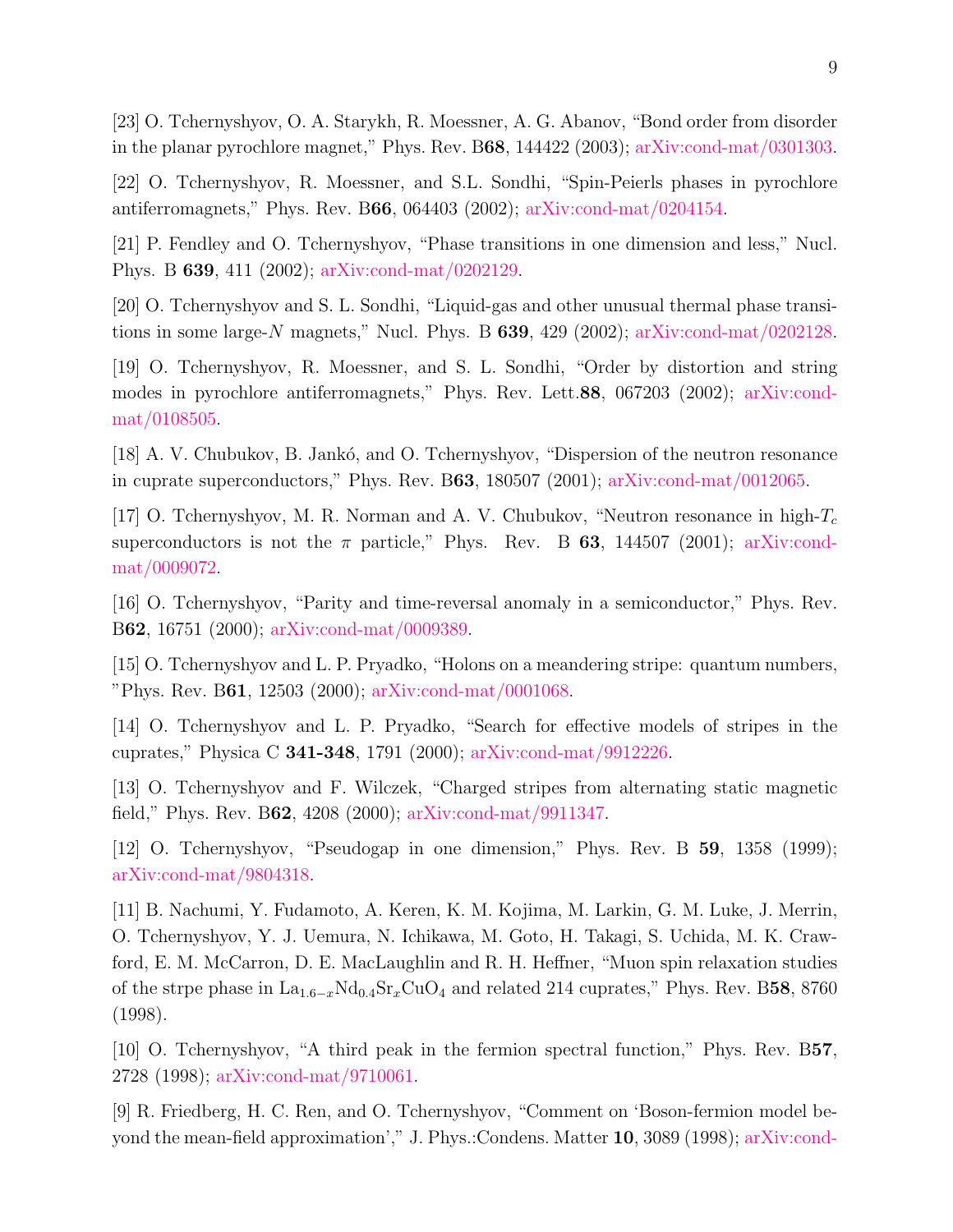[mat/9705089.](https://arxiv.org/abs/cond-mat/9705089)

[8] K. Lee and O. Tchernyshyov, "Novel phenomena in charged Bose liquid," Mod. Phys. Lett. B 13, 987 (1998); [arXiv:cond-mat/9707202.](https://arxiv.org/abs/cond-mat/9707202)

[7] O. Tchernyshyov, "Noninteracting Cooper pairs inside a pseudogap," Phys. Rev. B56, 3372 (1997); [arXiv:cond-mat/9705124.](https://arxiv.org/abs/cond-mat/9705124)

[6] O. Tchernyshyov and Y. J. Uemura, "Cooper pairs as low-energy excitations in the normal state," Physica C 282-287, 1809 (1997); [arXiv:cond-mat/9702206.](https://arxiv.org/abs/cond-mat/9702206)

[5] A. S. Blaer, H. C. Ren, and O. Tchernyshyov, "Extended bound states and resonances of two fermions on a periodic lattice," Phys. Rev. B55, 6035 (1997); [arXiv:supr-con/9608003.](https://arxiv.org/abs/supr-con/9608003)

[4] B. Nachumi, A. Keren, K. Kojima, M. Larkin, G. M. Luke, J. Merrin, O. Tchernyshyov, W. D. Wu, Y. J. Uemura, N. Ichikawa, M. Goto, and S. Uchida, "Muon spin relaxation studies of Zn-substitution effects in high- $T_c$  cuprate superconductors," Phys. Rev. Lett. 77, 5421 (1996).

[3] O. Tchernyshyov et al., "Spin-Peierls and spin-glass phases in pure and doped CuGeO3: a  $\mu$ SR study," J. Magn. Magn. Mater. **140-144**, 1687 (1995).

[2] O. V. Tchernyshyov, "On coherent erasure of long-lived photon echo," Laser Phys. 2, 567 (1992).

[1] O. V. Tchernyshyov, "Frequency-domain description of long-lived photon echo," Laser Phys. 1, 535 (1991).

### Invited talks

[117] International workshop Frustrated Magnetism, Institute for Basic Science, Daejeon, Korea, October 2019.

[116] International conference Nanomaterials: Applications and Properties, Odessa, Ukraine, September 2019.

[115] Departmental colloquium, University of South Carolina, March 2019.

[114] Topological Phases and Functionality of Correlated Electron Systems, Tokyo, Japan, February 2019.

[113] Departmental colloquium, Michigan State University, February 2019.

[112] Condensed matter seminar, Colorado State University, November 2018.

[111] Quantum Magnetism: Frustration, Low-dimensionality, Topology, Kavli Institute for Theoretical Science, Beijing, China, August 2018.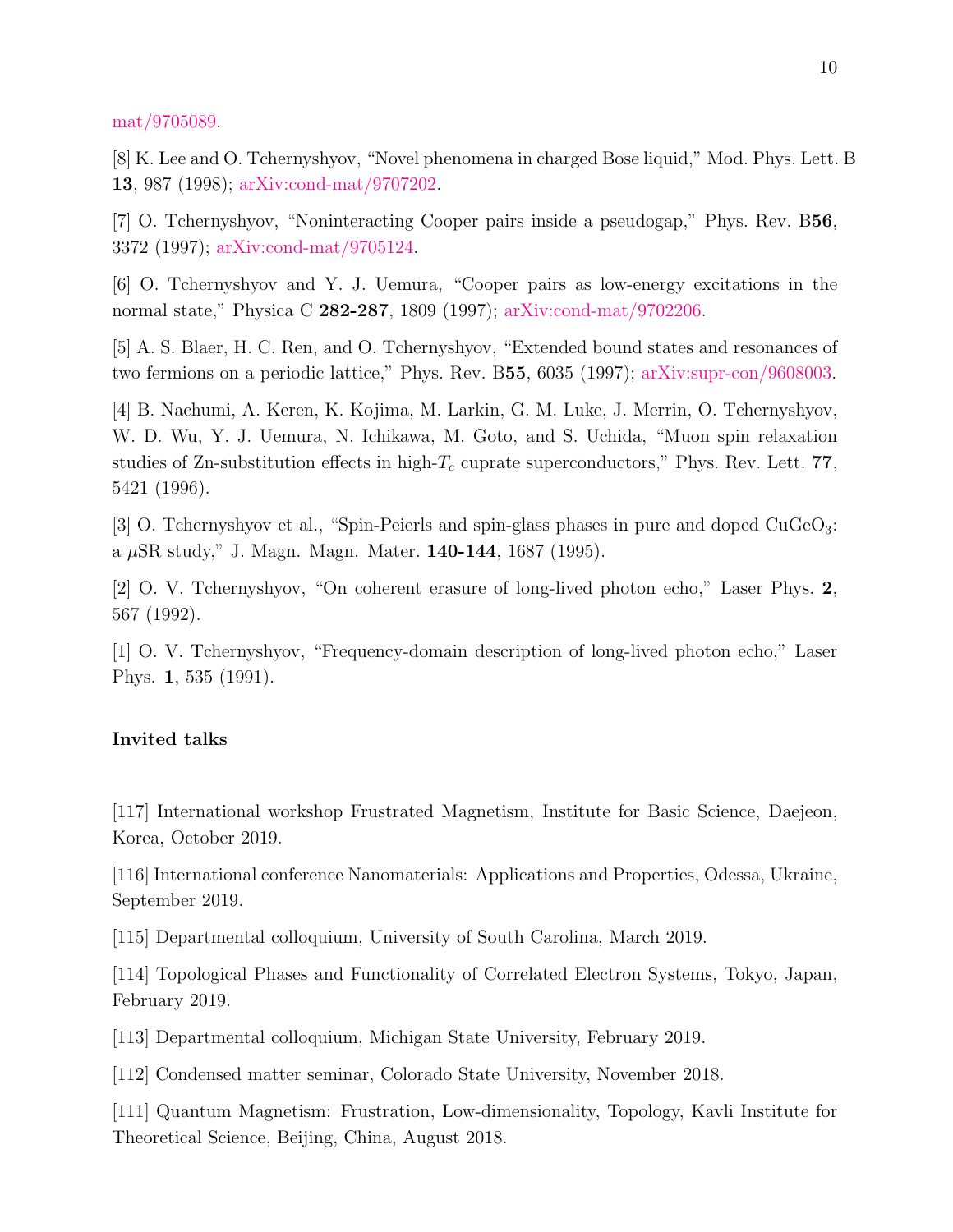[110] Summer School on Materials Growth and Design: Exotic Magnetic States in Quantum Materials, Johns Hopkins University, June 2018.

[109] Departmental colloquium, University of Illinois, Urbana-Champaign, April 2018.

[108] Mid-Atlantic section of the American Physical Society, Newark, DE, November 2017.

[107] Condensed matter seminar, University of Delaware, October 2017.

[106] Third Conference on Condensed Matter Physics, Shanghai, China, June 2017.

[105] Gordon Research Conference, Hong Kong University of Science and Technology, Hong Kong, June 2017.

[104] Condensed matter seminar, Tohoku University, Japan, February 2017.

[103] Workshop "Theory of Correlated Topological Materials," University of Tokyo, Japan, February 2017.

[102] Physics colloquium, University of New Hampshire, December 2016.

[101] Workshop "Spin Caloritronics," Utrecht, Netherlands, July 2016.

[100] Workshop "Topological Patterns and Dynamics in Magnetic Elements and in Condensed Matter," Dresden, Germany, June 2016.

[99] Theoretical physics seminar, University of Oxford, UK, May 2016.

[98] Applied mathematics seminar, University of Bristol, UK, April 2016.

[97] Lecture course Condensed Matter Core, Perimeter Scholars International, Perimeter Institute, Waterloo, Canada, November 2015.

[96] Condensed matter seminar, Perimeter Institute, Waterloo, Canada, November 2015.

[95] International Workshop Spintronics with Antiferromagnets, Tohoku University, Sendai, Japan, November 2015.

[94] Condensed matter seminar, University of Nebraska, November 2015.

[93] Physics colloquium and condensed matter seminar, University of Minnesota, Minneapolis, October 2015.

[92] Workshop Frontiers of Condensed Matter Physics, Vancouver, Canada, May 2015.

[91] Physics colloquium, University of Missouri, Columbia, April 2015.

[90] DOE Materials Sciences and Engineering Division Magnetism Workshop, Washington, DC, April 2015.

[89] Physics colloquium, University of Utah, January 2015.

[88] Theory Winter School New Trends in Frustrated Magnetism, MagLab, Tallahassee, January 2015.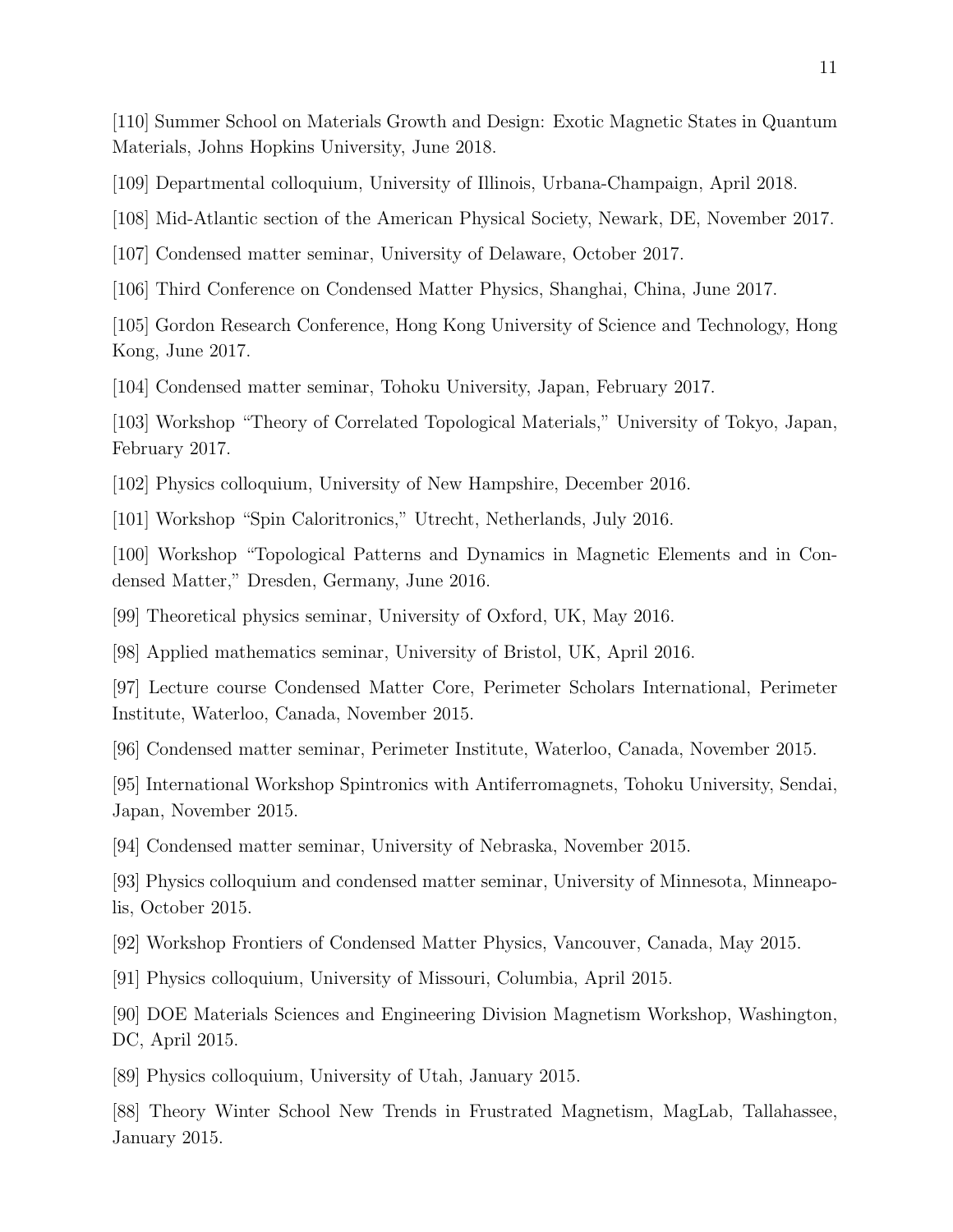[87] International workshop Frontiers in Condensed Matter Physics, Korea Institute for Advanced Study, Seoul, Korea, December 2014.

[86] Condensed matter seminar, University of Okinawa, November 2014.

[85] Condensed matter seminar, Tohoku University, October 2014.

[84] Condensed matter seminar, University of Tokyo, October 2014.

[83] International workshop New Horizons of Strongly Correlated Physics, University of Tokyo, June 2014.

[82] Condensed matter seminar, University of Massachusetts, Amherst, April 2014.

[81] Condensed matter seminar, Brookhaven National Lab, November 2013.

[80] International workshop Spintronics: Progress in Theory, Materials, and Devices, Kavli Institute for Theoretical Physics, Santa Barbara, October 2013.

[79] Condensed matter seminar, University of California, Berkeley, September 2013.

[78] Condensed matter seminar, University of California, Irvine, September 2013.

[77] Princeton Summer School in Condensed Matter Physics, Princeton University, August 2013.

[76] Summer program Disorder, Dynamics, Frustration and Topology in Quantum Condensed Matter, Aspen Center for Physics, Aspen, July 2013.

[75] Condensed matter seminar, Princeton University, April 2013.

[74] Condensed matter seminar, University of Virginia, April 2013.

[73] International conference Nonlinear Schrödinger Equations and Applications, Crete, Greece, April 2013.

[72] Condensed matter seminar, National High Magnetic Field Lab, December 2012.

[71] Condensed matter seminar, Ohio State University, October 2012.

[70] International workshop New States of Matter and Their Excitations, Oak Ridge National Lab, Oak Ridge, September 2012.

[69] Super PIRE: International Consortium for Proving Novel Superconductors, Washington, August 2012.

[68] International conference Highly Frustrated Magnetism 2012, Perimeter Institute, Waterloo, Canada, June 2012.

[67] Condensed matter seminar, Los Alamos National Lab, February 2012.

[66] International conference Geometrically Frustrated Magnets: From Spin Ice to Kagome Planes, International Institute of Physics, Natal, Brazil, December 2011.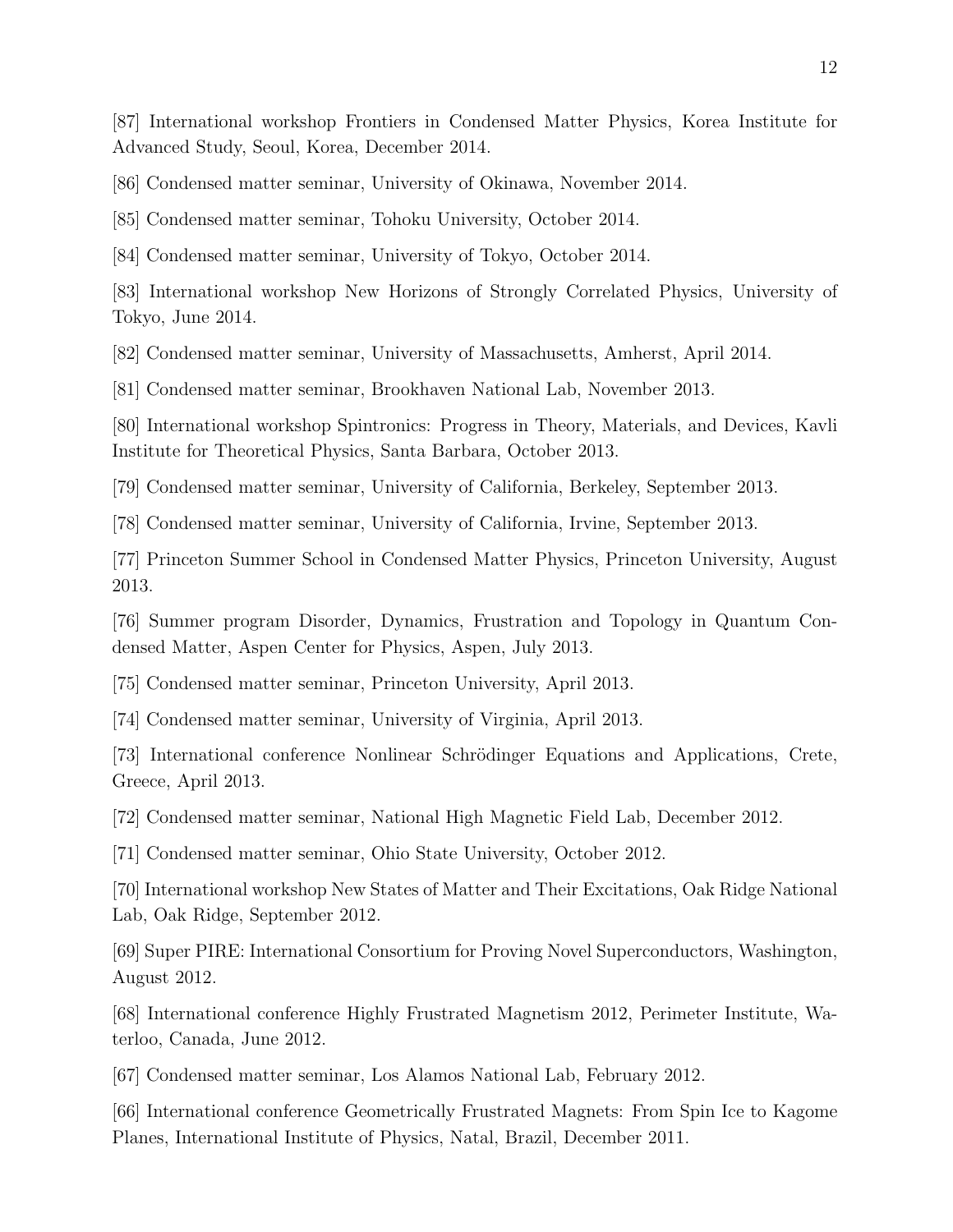[65] Condensed matter seminar, New York University, December 2011.

[64] International workshop Novel Quantum States in Condensed Matter, Yukawa Institute, Kyoto, Japan, November 2011.

[63] Condensed matter seminar, University of Tokyo, November 2011.

[62] Condensed matter seminar, Columbia University, November 2011.

[61] Condensed matter seminar, Brookhaven National Lab, November 2011.

[60] International meeting Emergent Magnetic Monopoles in Frustrated Magnetic Systems, Royal Society International Center, Buckinghamshire, UK, October 2011.

[59] International conference Magnetic North II, St Johns, Canada, June 2011.

[58] International workshop Exotic Magnetism in High Magnetic Fields, Max Plank Institute, Dresden, Germany, June 2010.

[57] Condensed matter seminar, Max Planck Institute for Solid State Research, Stuttgart, June 2010.

[56] Condensed matter seminar, University of Toronto, March 2010.

[55] Condensed matter seminar, University of Waterloo, March 2010.

[54] Condensed matter seminar, Washington University in St. Louis, March 2010.

[53] International workshop Novel Physics on the Kagome Network, University of Paris, Paris, France, January 2010.

[52] Condensed matter seminar, Microsoft Station Q, Santa Barbara, October 2009.

[51] Condensed matter seminar, University of Basque Country, Bilbao, Spain, July 2009.

[50] Topological Order: From Quantum Hall Systems to Magnetic Materials, Max Plank Institute, Dresden, Germany, July 2009.

[49] Condensed matter seminar, Argonne National Lab, June 2009.

[48] Condensed matter seminar, University of Utah, May 2009.

[47] Condensed matter seminar, University of Wisconsin, Madison, May 2009.

[46] Condensed matter seminar, Texas A&M University, April 2009.

[45] March Meeting of the American Physical Society, Pittsburgh, PA, March 2009.

[44] Asian magnetics conference, Busan, Korea, December 2008.

[43] International conference Ordering Phenomena in Transition Metal Oxides, University of Augsburg, Augsburg, Germany, October 2008.

[42] Condensed matter seminar, University of California, Riverside, November 2007.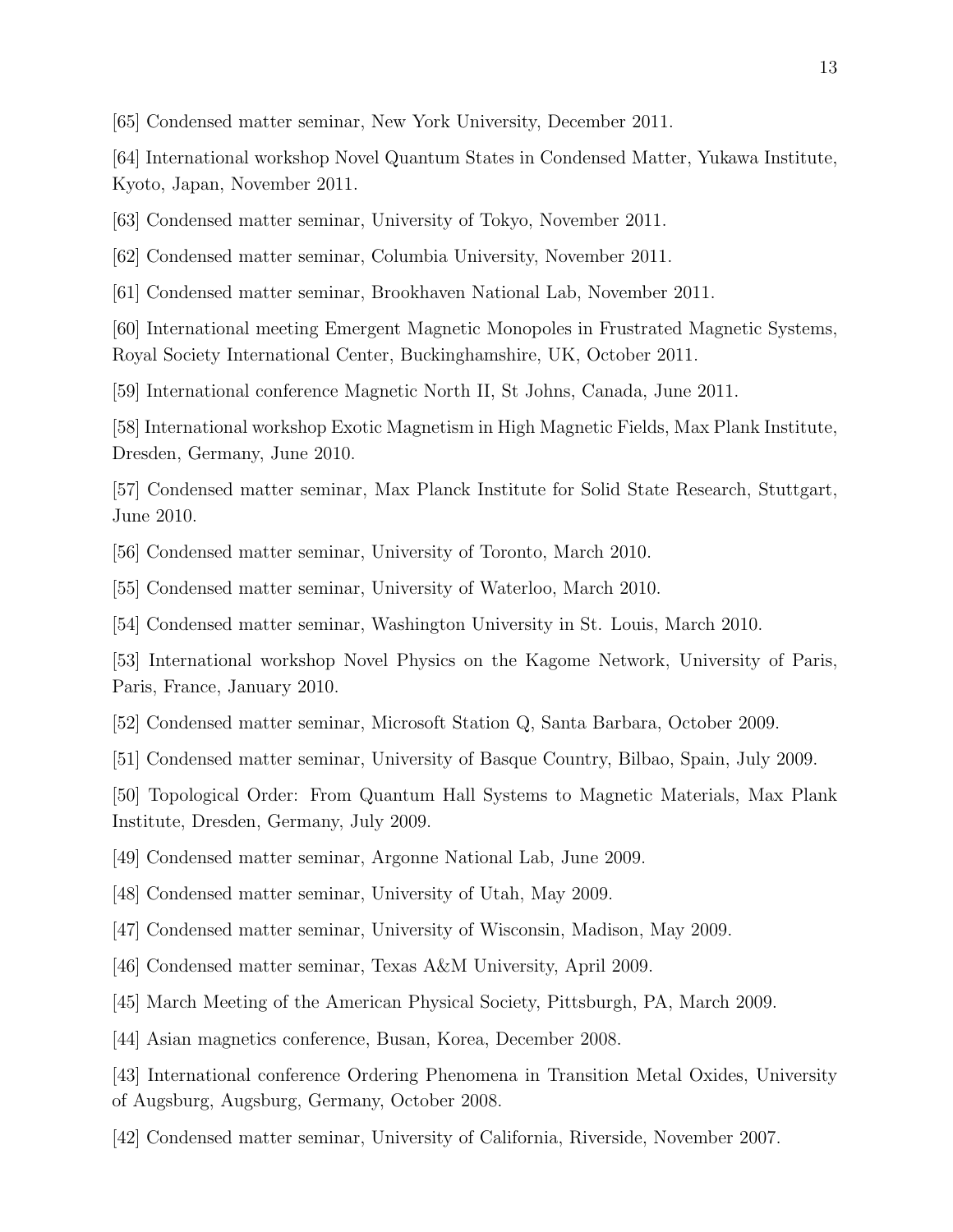[41] International summer school Highly Frustrated Magnets and Strongly Correlated Systems, Trieste, Italy, August 2007.

- [40] March Meeting of the American Physical Society, Denver, CO, March 2007.
- [39] Condensed matter seminar, University of Virginia, March 2007.
- [38] Condensed matter seminar, University of Pittsburgh, 2007.
- [37] Condensed matter seminar, University of Waterloo, 2007.

[36] International conference Low-Energy Electrodynamics of Solids, Tallinn, Estonia, July 2006.

- [35] Condensed matter seminar, Case Western Reserve University, 2006.
- [34] Condensed matter seminar, University of Maryland, College Park, 2006.
- [33] Condensed matter seminar, NIST, Gaithersburg, 2006.
- [32] March Meeting of the American Physical Society, Los Angeles, CA, March 2005.
- [31] Condensed matter seminar, Princeton University, 2005.
- [30] Condensed matter seminar, Brown University, 2005.
- [29] Condensed matter seminar, MIT, 2005.
- [28] Condensed matter seminar, University of Virginia, 2005.
- [27] Condensed matter seminar, NIST (Gaithersburg), 2005.
- [26] Condensed matter seminar, Oak Ridge National Lab, 2005.
- [25] International workshop Frustrated Magnetism, Montauk, NY, September 2004.

[24] International conference Exotic Order and Criticality in Quantum Matter, Kavli Institute for Theoretical Physics, Santa Barbara, CA, June 2004.

[23] Condensed matter seminar, University of Colorado, Boulder, December 2003.

[22] International workshop Theory, Modeling, and Neutron Scattering, NIST, Gaithersburg, MD, August 2003.

[21] Summer program Competing Orders and Quantum Criticality in Correlated Electrons, Bosons and Spin Systems, Aspen Center for Physics, July 2003.

- [20] March Meeting of the American Physical Society, Austin, TX, March 2003.
- [19] Condensed matter seminar, University of Virginia, January 2003.
- [18] Condensed matter seminar, Columbia University, New York, NY, September 2002.
- [17] International workshop Physics of Frustration, Santa Fe, June 2002.
- [16] Condensed matter seminar, SUNY, Stony Brook, 2001.